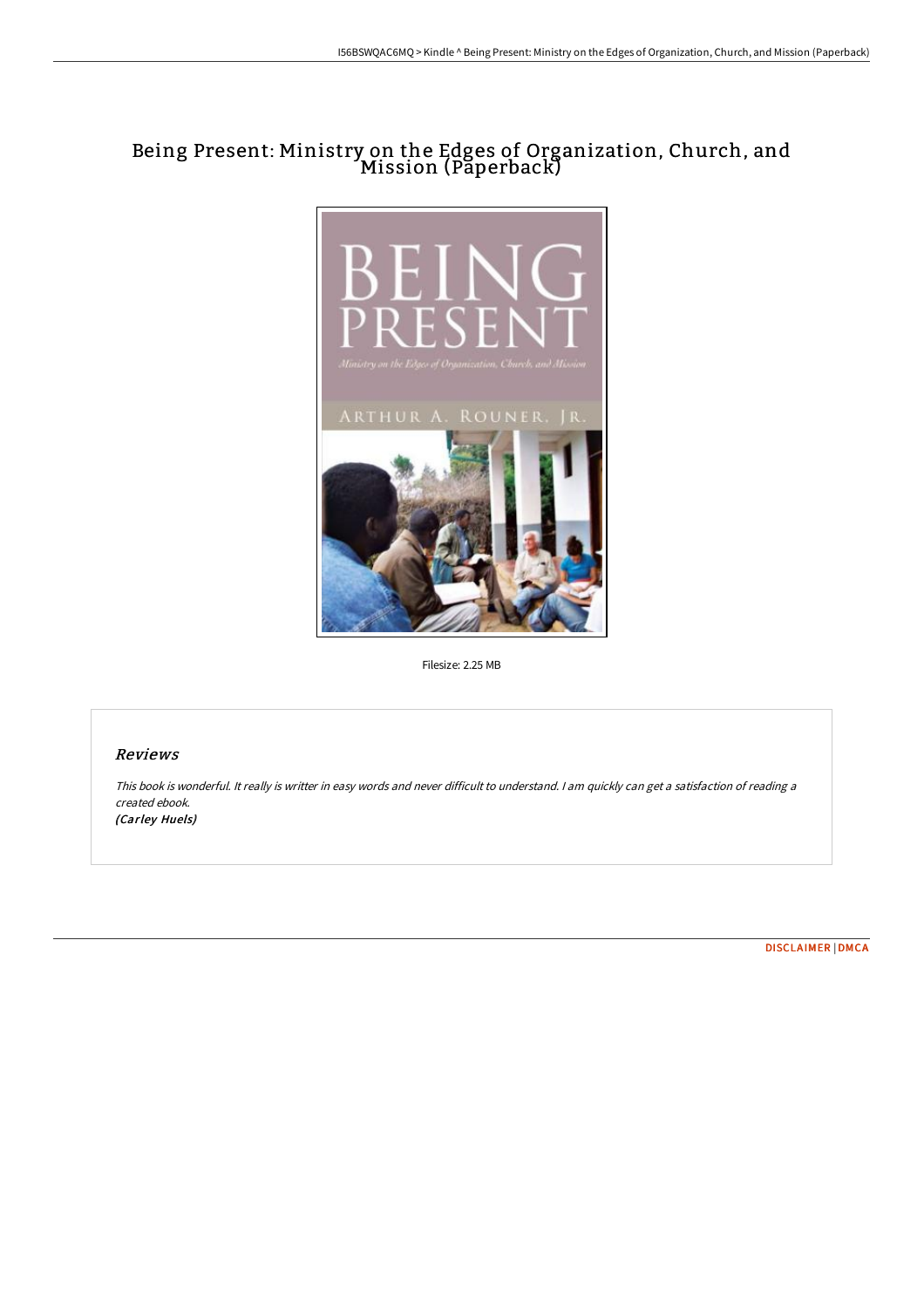## BEING PRESENT: MINISTRY ON THE EDGES OF ORGANIZATION, CHURCH, AND MISSION (PAPERBACK)

⊕ **DOWNLOAD PDF** 

iUniverse, United States, 2012. Paperback. Condition: New. Language: English . Brand New Book \*\*\*\*\* Print on Demand \*\*\*\*\*.The message given in Pilgrim Center healing retreats for survivors of genocide and war is: The world has not forgotten or abandoned you. The Church of the world views you as its brothers and sisters, and we have come from them, to stand with you, and to love you on their behalf. In this book, The Rev. Dr. Arthur A. Rouner, Jr., a parish minister for 40 years, lays out a theology for ministry through presence, based on the ministry of Jesus. It is a simple, practical, effective approach for reaching people who are difficult to reach, who are often withdrawn, silently suffering, and probably at the edges of Church life. Brokenness, Dr. Rouner says, is a condition of the soul of people high and low. It is a condition of the rich as well as the poor. It is a state of the heart. The broken can be found in all sorts of places, he says. The Church, as the Shepherd of the sheep, is called to find them, and heal their hearts. Dr. Rouner challenges church ministers and congregants to expand their thinking about ministry, and to go to people, in their brokenness and isolation, in their places of physical and spiritual hiding, whether in Africa or down the block or at a coffee shop, to show care and love and compassion. He suggests that the Church needs to minister beyond its walls, at the edges of society, at the four corners of the world, in the middle of nowhere and everywhere, being present in unexpected places and in unexpected ways.

品 Read Being Present: Ministry on the Edges of [Organization,](http://www.bookdirs.com/being-present-ministry-on-the-edges-of-organizat.html) Church, and Mission (Paperback) Online  $\begin{array}{c} \square \end{array}$ Download PDF Being Present: Ministry on the Edges of [Organization,](http://www.bookdirs.com/being-present-ministry-on-the-edges-of-organizat.html) Church, and Mission (Paperback)